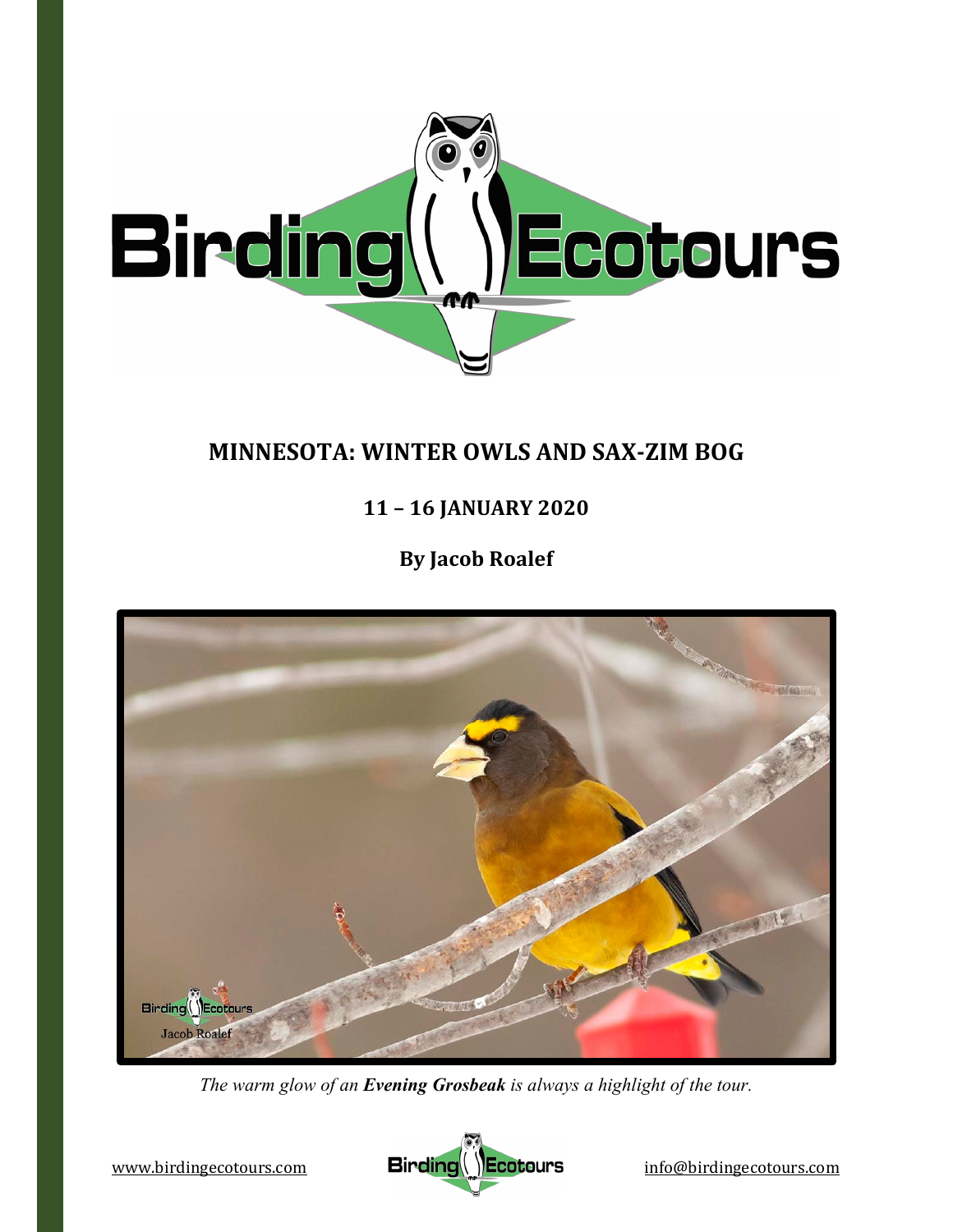# **Overview**

Minnesota in January is the picture-perfect winter wonderland with snow piled high, ice covering every lake (including some of Lake Superior), and evergreen trees surrounding you. On this tour four amazing clients (Judy, Michael, Karen, and Diane) and I spent time birding at Duluth, Grand Marais, the Gunflint Trail, Lake Superior, and of course the amazing Sax-Zim Bog. The weather was pleasant with rather mild temperatures (for Minnesota winter standards) and no major snowstorms. Unfortunately the seed crop further north had had a fantastic year, so finches were difficult to come by, but we managed to find a few!

This area does not produce an amazing number of bird species; however, almost everything we saw was a real highlight. The specialty birds, mammals, and scenic views of the boreal forest are unmatched. Bird highlights for the group included **Great Grey Owl**, **Northern Hawk-Owl**, **Snowy Owl**, **Barred Owl**, **American Three-toed Woodpecker**, **Black-backed Woodpecker**, **Spruce Grouse**, **Sharp-tailed Grouse**, **Northern Shrike**, **Red Crossbill**, **Two-barred** (Whitewinged) **Crossbill**, **Canada Jay**, **Northern Goshawk**, and **Evening Grosbeak**.

A total of 44 species of birds were seen during the trip as well as a few mammals and amazing scenes, including the boreal forest in the snow and the vastness of Lake Superior. Species lists can be found at the end of the report.



*The mystical Great Grey Owl was the top highlight of the trip.* 

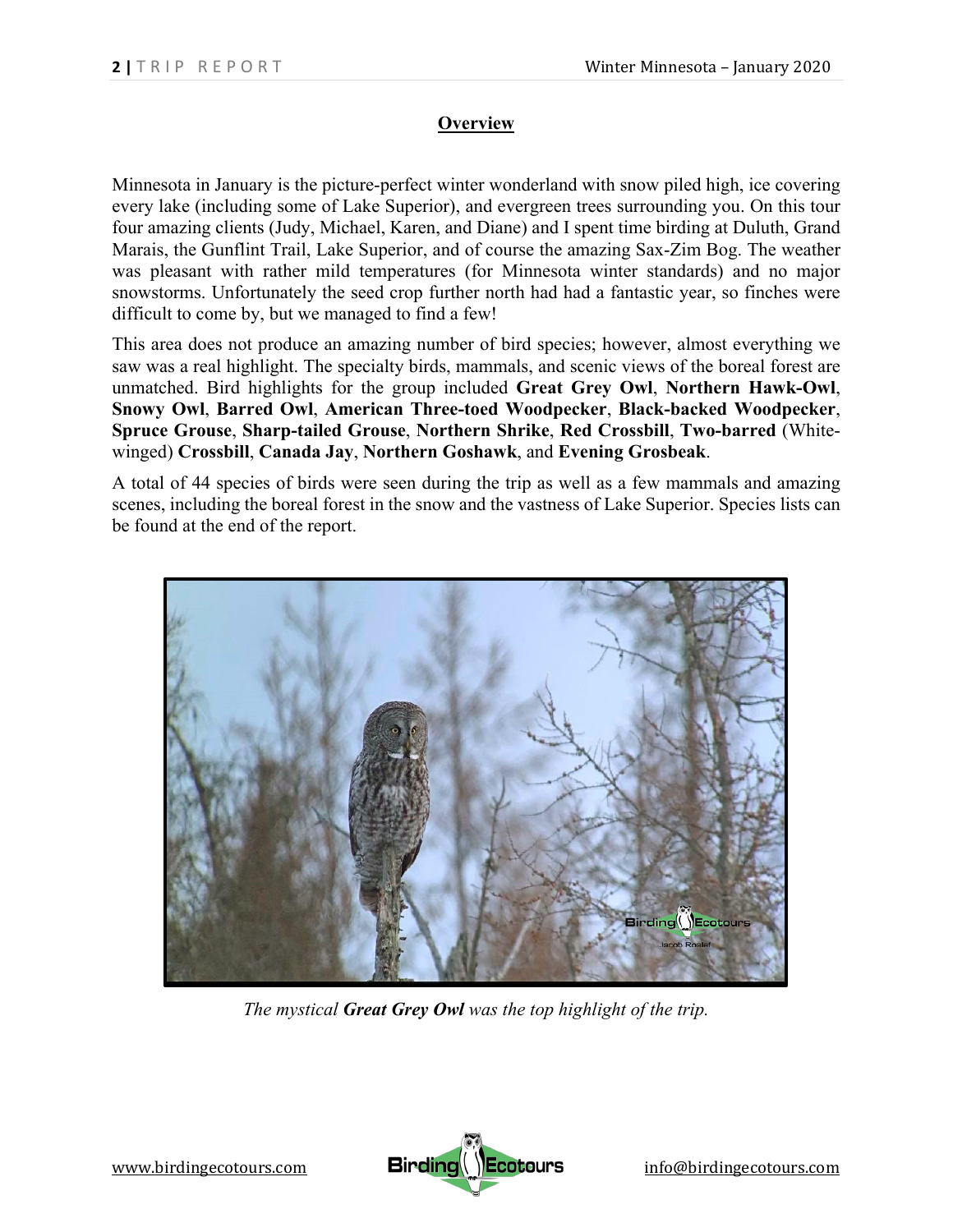## **Detailed Report**

#### **Day 1, 11 January 2020. Pickup and Sax-Zim Bog**

The tour began around 11a.m. with a pickup from the Duluth airport. It didn't take long for us to score the first nice bird of the trip, a pair of **Ruffed Grouse** two minutes from the airport! We left Duluth behind and went straight for the amazing Sax-Zim Bog. Upon arrival we spotted a beautiful adult **Bald Eagle** soaring by and a herd of **White-tailed Deer**. We continued cruising the roads and were treated to a major highlight, a juvenile **Northern Goshawk**! This individual started chasing a group of **Rock Doves** right along the road for an amazing aerial display for the group. From here we saw an incredibly tame **Northern Hawk-Owl** perched at the top of a spruce a mere foot from the road. What an incredible bird. The evening was approaching as we began searching for owls to come out. We scored an incredibly distant **Great Grey Owl**, which left us all happy but hungry for more. The sun set over the beautiful bog and we headed back to Duluth for the evening.

### **Day 2, 12 January 2020. Sax-Zim Bog birding**

We started the day with the 45-minute drive to the bog. Our hope was to find an early-morning owl still hunting. A bit of luck was on our side this morning, with another amazing **Great Grey Owl** sitting only a few rows of trees back from the road! We had much better (but brief) views than last night as we watched it fly across the road into the depths of the forest to sleep. The morning continued with some pitiful looks at a **American Barn Owl** that was causing quite a stir, as it is very rare for the state. Unfortunately this individual was in rather poor shape, and attempts to save it were unsuccessful. Next stop was Mary Lou's feeding station, where we enjoyed a beautiful flock of **Evening Grosbeaks** as well as **Black-capped Chickadees**, **Hairy Woodpeckers**, **Wild Turkey**, and **Blue Jays**. A visit to Winterberry Bog in the afternoon resulted in some fun hiking through the snow, until we eventually found both **American Three-toed** and **Black-backed Woodpeckers** plus **Red-breasted Nuthatch**, **Brown Creeper**, and an adult **Northern Goshawk** bursting through the trees. Evening came, and we managed to catch up with another tame owl, this time **Barred Owl**, which sat in the open over a road. A great cap on a beautiful day!

#### **Day 3, 13 January 2020. Sax-Zim Bog and Duluth area**

The first stop of the day was the southern section of the Sax-Zim Bog. We cruised the roads again and stumbled upon a large group of **American Crows**, nothing unusual; however, there were a few **Black-billed Magpies** mixed in. A great start to the day! Next we waited by a feeder near a known grouse lek to see if we would get lucky. After 30 minutes and a few **White-breasted Nuthatches** the chicken-like **Sharp-tailed Grouse** appeared, walking around the snow and feeding on seeds. We swung by Mary Lou's feeding station again to enjoy the flock of **Evening Grosbeaks** one more time before heading back to Duluth for some Lake Superior birding in the early evening. The temperature had dropped significantly overnight, and the open water vanished, as did our hopes for finding several gulls. Instead we made our way into Wisconsin near the old airport area to scan the hundreds of perches until we finally landed on a beautiful female **Snowy** 

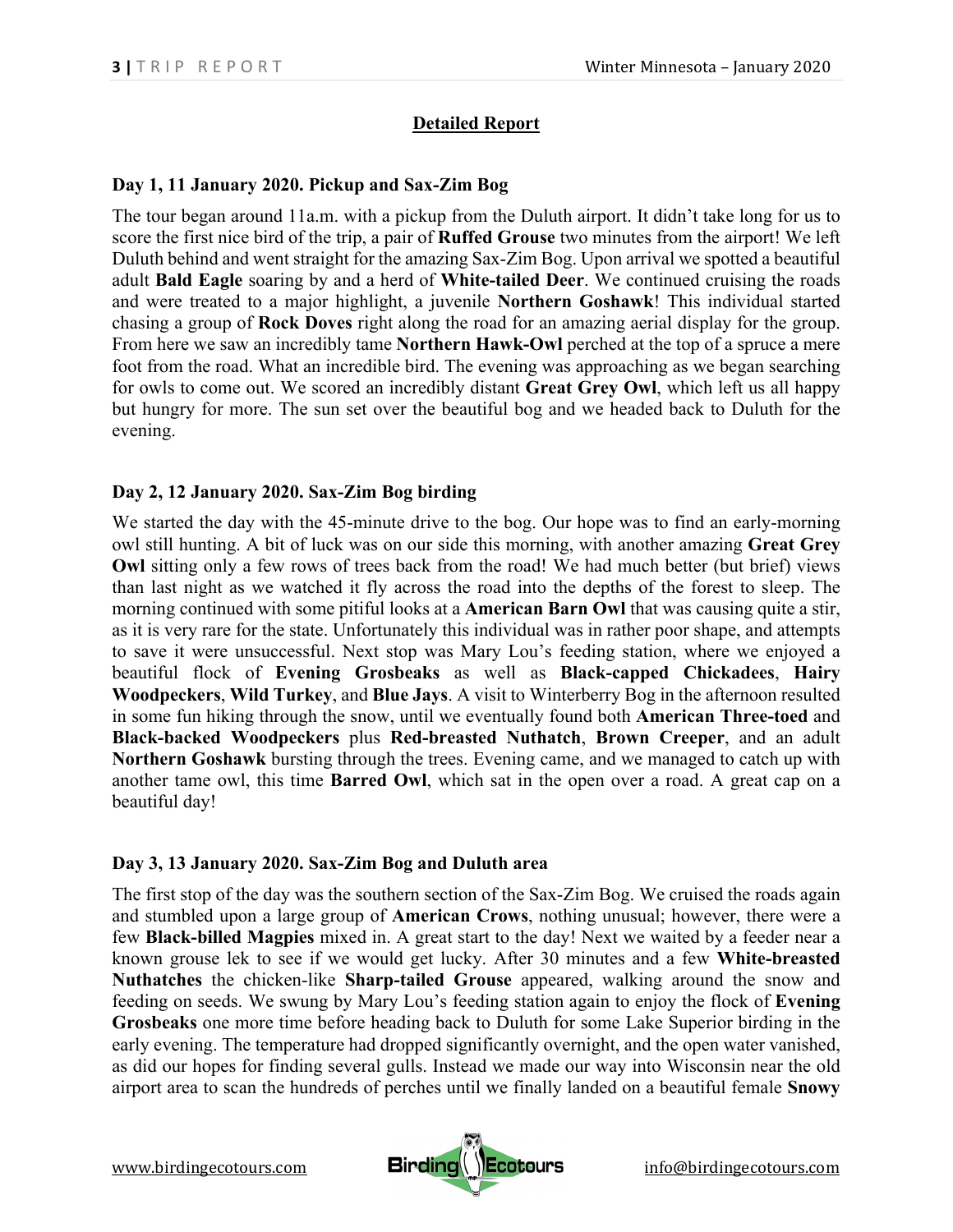**Owl**. The power and beauty of these birds never cease to amaze. Another amazing owl to cap another amazing day!



*This Northern Hawk-Owl loved to perch on this dead tree snag.* 

#### **Day 4, 14 January 2020. More Sax-Zim Bog and north to Grand Marais**

A quick morning stop at the Sax-Zim Bog visitor center was our final time spent in this amazing region. **Canada Jays** were plentiful as were **Dark-eyed Juncos**, **Downy** and **Hairy Woodpeckers**, and **Black-capped Chickadees**. From here we headed north, deeper into the boreal forest region. Snow began to fall for the first time as we cruised roads just south of a small town called Cook. It took a few small flocks in some freezing cold temperatures and wind before we finally laid eyes on the target **Boreal Chickadee**! Immediately after this a faint tapping could be heard, and we spotted a gorgeous male **Black-backed Woodpecker**. We finished the day with some last-minute birding along U.S. Highway 2 before it got dark. Right before dusk and before our spot to turn around Mike got very excited and couldn't even spit the words out. Another (our 3<sup>rd</sup>) Great Grey Owl flew in and perched on top of a tree! This definitely was the best and longest view we managed all trip, and it will certainly be a top memory. We couldn't have asked for a better moment.

#### **Day 5, 15 January 2020. U.S. Highway 2 and Grand Marais**

Today we started early on a quest for finches and the last remaining grouse species. We arrived at U.S. Highway 2 and were immediately treated to a nice flock of **Pine Siskins** and **American Goldfinches**. We drove along slowly, carefully scanning the roadside with no luck. Luckily Diane was looking up while we were looking down as she spotted a terrific **Northern Hawk-Owl** only

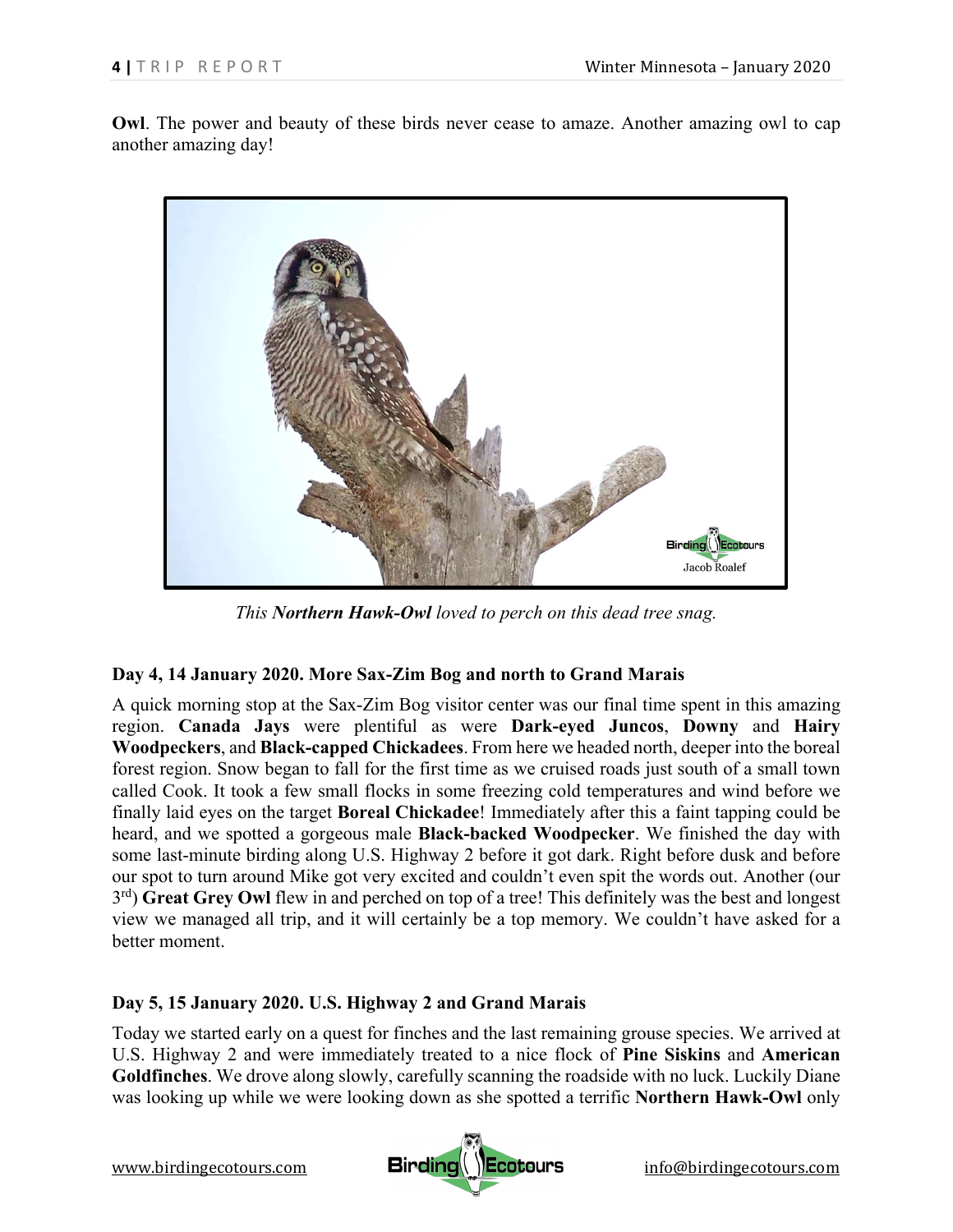a few hundred yards from the location of the owl we had seen last night. The grouse search wasn't looking too hot until we received a tip from fellow birders of where one had flown into the tree line a few minutes prior, and off we went. A bit of a cold hike into almost thigh-deep snow resulted in a cute female **Spruce Grouse** napping on a branch. On our way back we caught up with a spectacular male **Spruce Grouse** in the middle of the road that we managed to flush away before the oncoming traffic could get there. We stumbled across several more flocks before finally arriving back in Grand Marais to search the city for waxwings. We spent a few hours before dusk searching the residential area and berry trees but only managed to turn up a large flock of **American Robins** and **Cedar Waxwings**, no bohemians in the group. Lake Superior held some open water this far north and hosted a few nice species like **Long-tailed Duck, Red-breasted Merganser**, **Common Goldeneye**, and **American Herring Gull**. The sun set and we headed for dinner and warmth.



*An adorable Canada Jay pausing for a moment to investigate* 

## **Day 6, 16 January 2020. Gunflint Trail and airport transfer**

Today was our final day in Minnesota, but we had all morning and most of the afternoon to bird before we needed to be back at the airport. We spent several hours searching diligently for the Bohemian Waxbill again to no avail. Finally we called it quits and decided to head to the Gunflint Trail, which proved to be an excellent decision (good call, Karen!). It wasn't long before we came across another group of **Pine Siskins**, only this time they had their **Purple Finch** buddies mixed in. Continuing we scored even more finches with the real stars, both **Red Crossbill** and **Twobarred** (White-winged) **Crossbills**! Some of them were even singing on this sunny January morning. But then it was time to make the drive back to Duluth and board our flights home. A

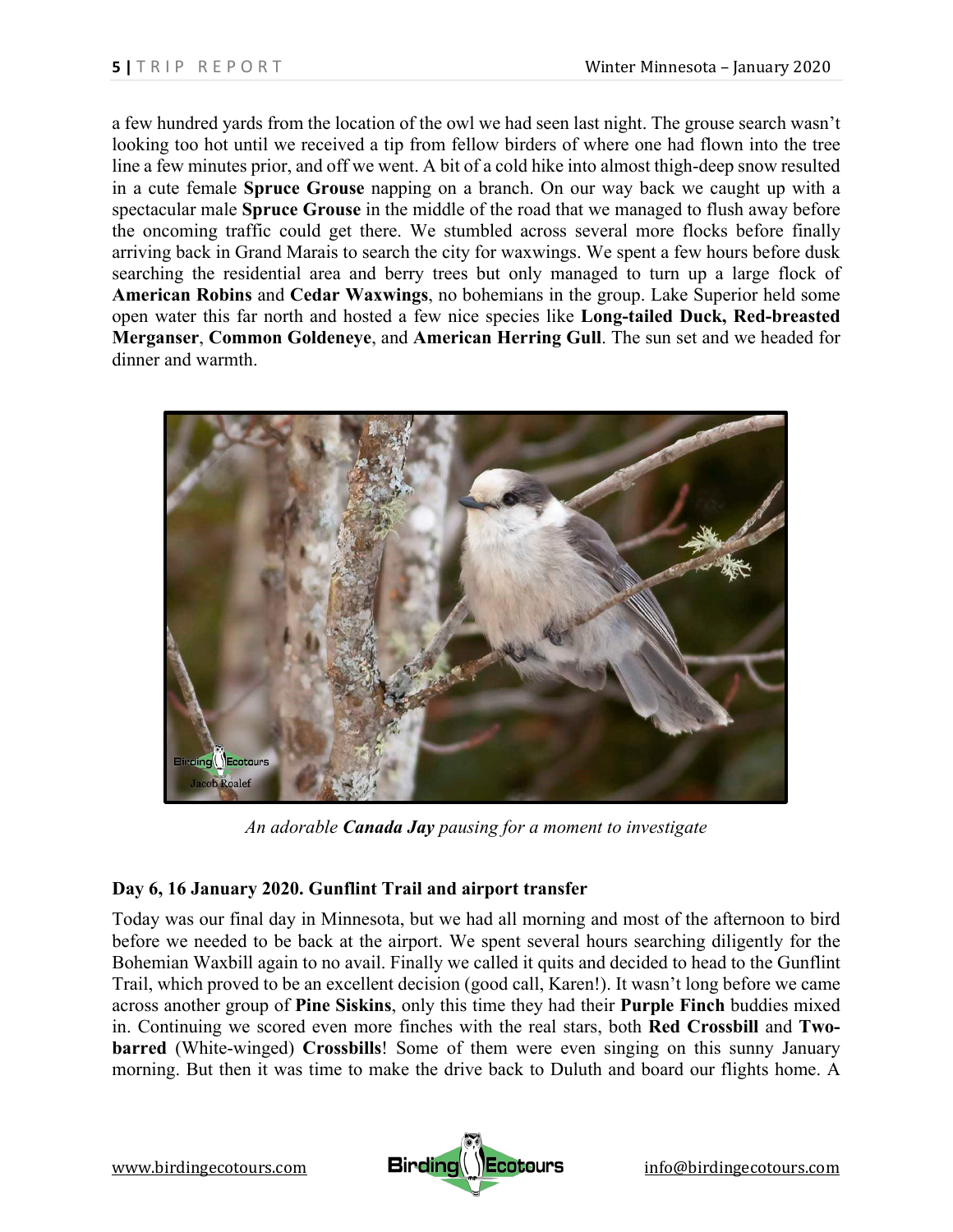great conclusion to a fantastic trip in the winter wonderland of Minnesota. Thanks to our four wonderful clients for making this tour so great and memorable!

#### **Bird List - Following IOC (10.1)**

All species were seen. Additionally, common names following Clements/eBird are listed in parentheses after the IOC name where applicable.

The following notation after the common names is used to show conservation status following BirdLife International: VU = Vulnerable.

| <b>Common Name</b>                  | <b>Scientific Name</b>   |
|-------------------------------------|--------------------------|
|                                     |                          |
| Pheasants & Allies (Phasianidae)    |                          |
| <b>Ruffed Grouse</b>                | Bonasa umbellus          |
| <b>Spruce Grouse</b>                | Falcipennis canadensis   |
| Sharp-tailed Grouse                 | Tympanuchus phasianellus |
| Wild Turkey                         | Meleagris gallopavo      |
|                                     |                          |
| Ducks, Geese, Swans (Anatidae)      |                          |
| Long-tailed Duck - VU               | Clangula hyemalis        |
| Common Goldeneye                    | Bucephala clangula       |
| <b>Red-breasted Merganser</b>       | Mergus serrator          |
|                                     |                          |
| <b>Pigeons, Doves (Columbidae)</b>  |                          |
| Rock Dove (Pigeon)                  | Columba livia            |
|                                     |                          |
| Gulls, Terns, Skimmers (Laridae)    |                          |
| American Herring Gull               | Larus smithsonianus      |
|                                     |                          |
| Kites, Hawks, Eagles (Accipitridae) |                          |
| Northern Goshawk                    | Accipiter gentilis       |
| <b>Bald Eagle</b>                   | Haliaeetus leucocephalus |
| Rough-legged Buzzard (Hawk)         | <b>Buteo</b> lagopus     |
|                                     |                          |
| <b>Barn Owls (Tytonidae)</b>        |                          |
| American Barn Owl                   | Tyto furcata             |
|                                     |                          |
| <b>Owls (Strigidae)</b>             |                          |
| Snowy Owl - VU                      | <b>Bubo</b> scandiacus   |



Northern Hawk-Owl (Hawk Owl) *Surnia ulula*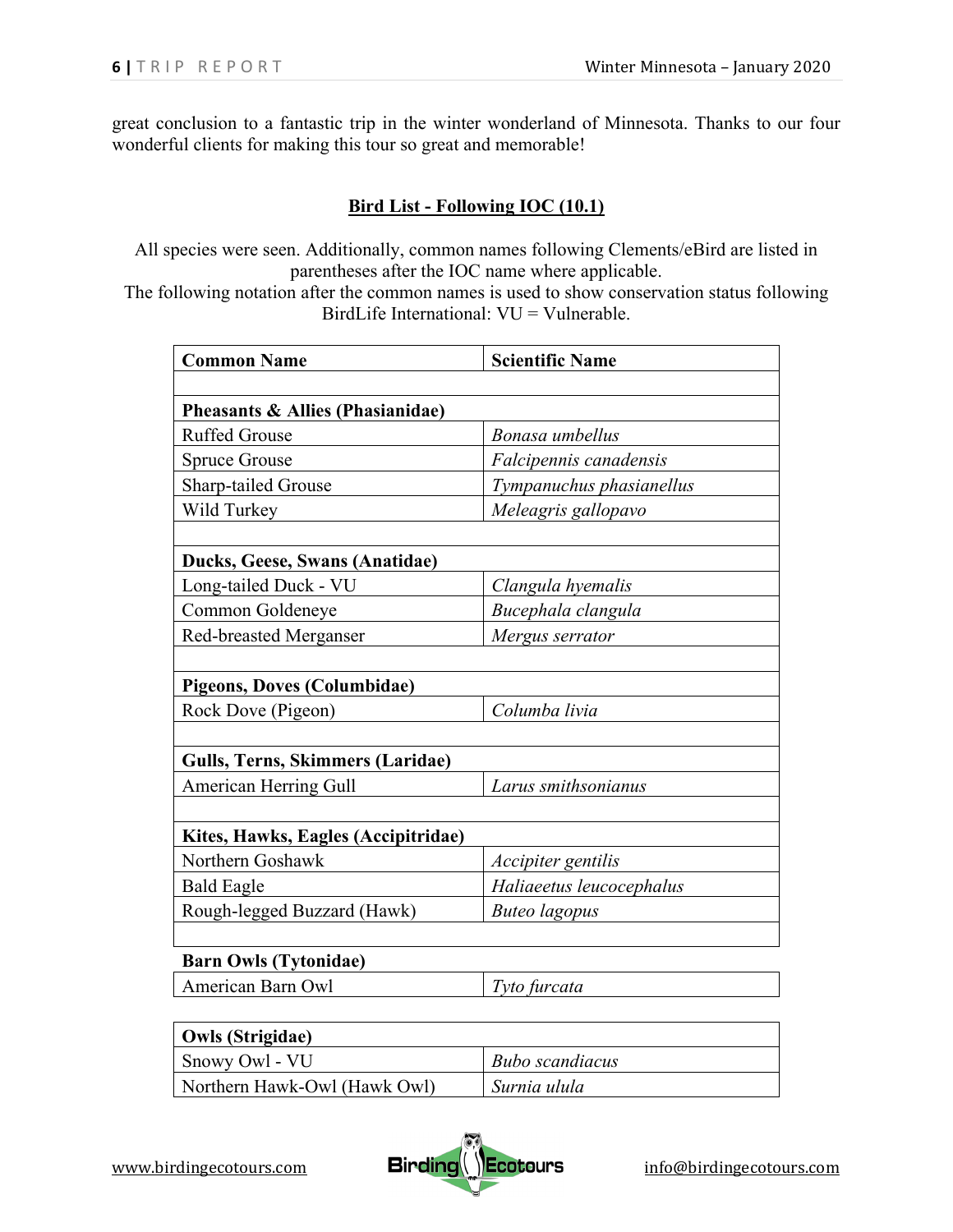| <b>Common Name</b>                           | <b>Scientific Name</b>  |
|----------------------------------------------|-------------------------|
| <b>Barred Owl</b>                            | Strix varia             |
| Great Grey (Great Gray) Owl                  | Strix nebulosa          |
|                                              |                         |
| <b>Woodpeckers (Picidae)</b>                 |                         |
| American Three-toed Woodpecker               | Picoides dorsalis       |
| <b>Black-backed Woodpecker</b>               | Picoides arcticus       |
| Downy Woodpecker                             | Dryobates pubescens     |
| Hairy Woodpecker                             | Leuconotopicus villosus |
| Pileated Woodpecker                          | Dryocopus pileatus      |
|                                              |                         |
| <b>Shrikes</b> (Laniidae)                    |                         |
| Northern Shrike                              | Lanius borealis         |
|                                              |                         |
| Crows, Jays (Corvidae)                       |                         |
| Canada Jay                                   | Perisoreus canadensis   |
| Blue Jay                                     | Cyanocitta cristata     |
| <b>Black-billed Magpie</b>                   | Pica hudsonia           |
| American Crow                                | Corvus brachyrhynchos   |
| Northern (Common) Raven                      | Corvus corax            |
|                                              |                         |
| <b>Waxwings (Bombycillidae)</b>              |                         |
| Cedar Waxwing                                | Bombycilla cedrorum     |
|                                              |                         |
| <b>Tits, Chickadees (Paridae)</b>            |                         |
| <b>Black-capped Chickadee</b>                | Poecile atricapillus    |
| <b>Boreal Chickadee</b>                      | Poecile hudsonicus      |
|                                              |                         |
| <b>Nuthatches (Sittidae)</b>                 |                         |
| <b>Red-breasted Nuthatch</b>                 | Sitta canadensis        |
| White-breasted Nuthatch                      | Sitta carolinensis      |
|                                              |                         |
| <b>Treecreepers (Certhiidae)</b>             |                         |
| <b>Brown Creeper</b>                         | Certhia americana       |
|                                              |                         |
| <b>Starlings, Rhabdornis (Sturnidae)</b>     |                         |
| Common (European) Starling                   | Sturnus vulgaris        |
|                                              |                         |
| <b>Thrushes (Turdidae)</b><br>American Robin |                         |
|                                              | Turdus migratorius      |